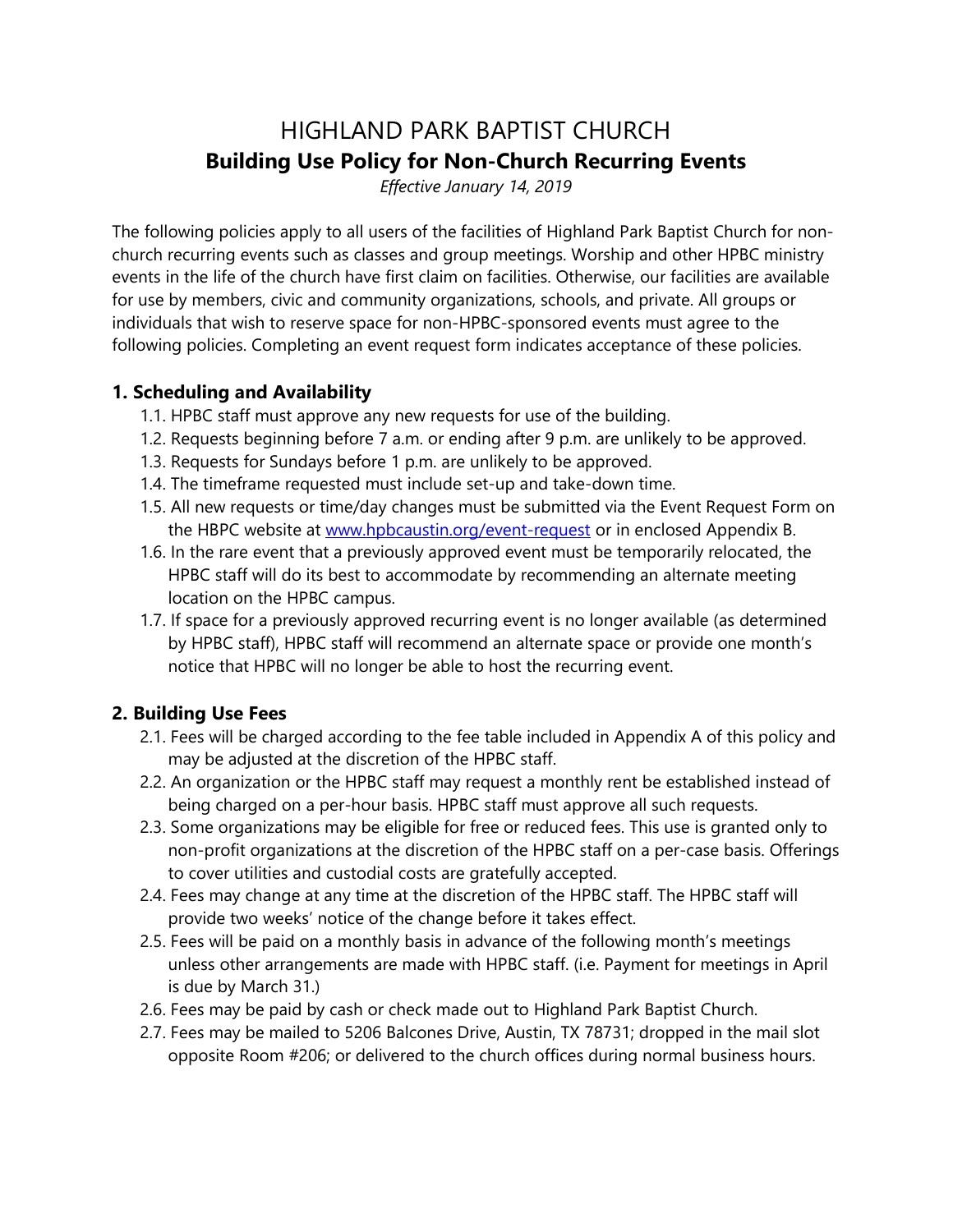## 3. Set-up and Take-down

- 3.1. Set-up and take-down by HPBC staff may be requested in certain events, but is dependent upon staff availability.
- 3.2. A set-up and take-down fee applies to all non-church events. (See Appendix A.)
- 3.3. Set-up needs should be noted on the event request form, whether set-up is provided by HPBC staff or not. This ensures we place groups in the most appropriate space.
- 3.4. Furniture may not be moved to a different room or dragged across floors.
- 3.5. All furniture must be returned to the original configuration of the room.
- 3.6. All lights must be turned off at the completion of the event, including in common areas if there is no one else in the building.

# 4. Cleaning and Building Care

- 4.1. Please leave our spaces clean. HPBC does not have 24/7 custodial care and relies on our tenants to maintain cleanliness throughout the building.
- 4.2. All trash should be bagged and taken to the dumpster in the parking lot on the west side of the building.
- 4.3. No food or drinks other than water are allowed in carpeted areas or the Sanctuary.
- 4.4. Smoking is not permitted anywhere on the HPBC campus.
- 4.5. Use only blue painter's tape to affix items to the walls temporarily. Thumbtacks,
- push-pins, staples, or other types of tape are not allowed.
- 4.6. Confetti, glitter, hay/straw, rice, gum, silly string, or other similarly "messy" supplies may not be used anywhere on the HPBC campus.
- 4.7. Messes should be cleaned up immediately to avoid stains or permanent damage.
- 4.8. Damages or maintenance needs should be reported as soon as possible to HPBC staff.

## 5. Security

- 5.1. A security contact must be appointed for any events taking place outside regular church business hours. This person will be issued an access card and any additional keys necessary, and must be present for every meeting.
- 5.2. Multiple security contacts may be provided access cards and keys if necessary.
- 5.3. All security contacts must make an appointment to be trained on the alarm system and sign a Security Agreement before keys are issued.
- 5.4. Access cards and keys may not be given to anyone other than the person who signed for them. If the organization wishes to change security contacts or add a new security contact, please contact the church office to arrange training.
- 5.5. Failure to comply with the Security policies outlined here and in Signed Agreement may result in fines and/or revocation of access to the building.

# 6. Food and Drink

- 6.1. No food or drinks other than water are allowed in carpeted areas or the Sanctuary.
- 6.2. Groups meeting in the second floor classrooms may use the common area around the sink to serve snacks and/or drinks.
- 6.3. No alcoholic beverages of any kind may be brought on to the premises.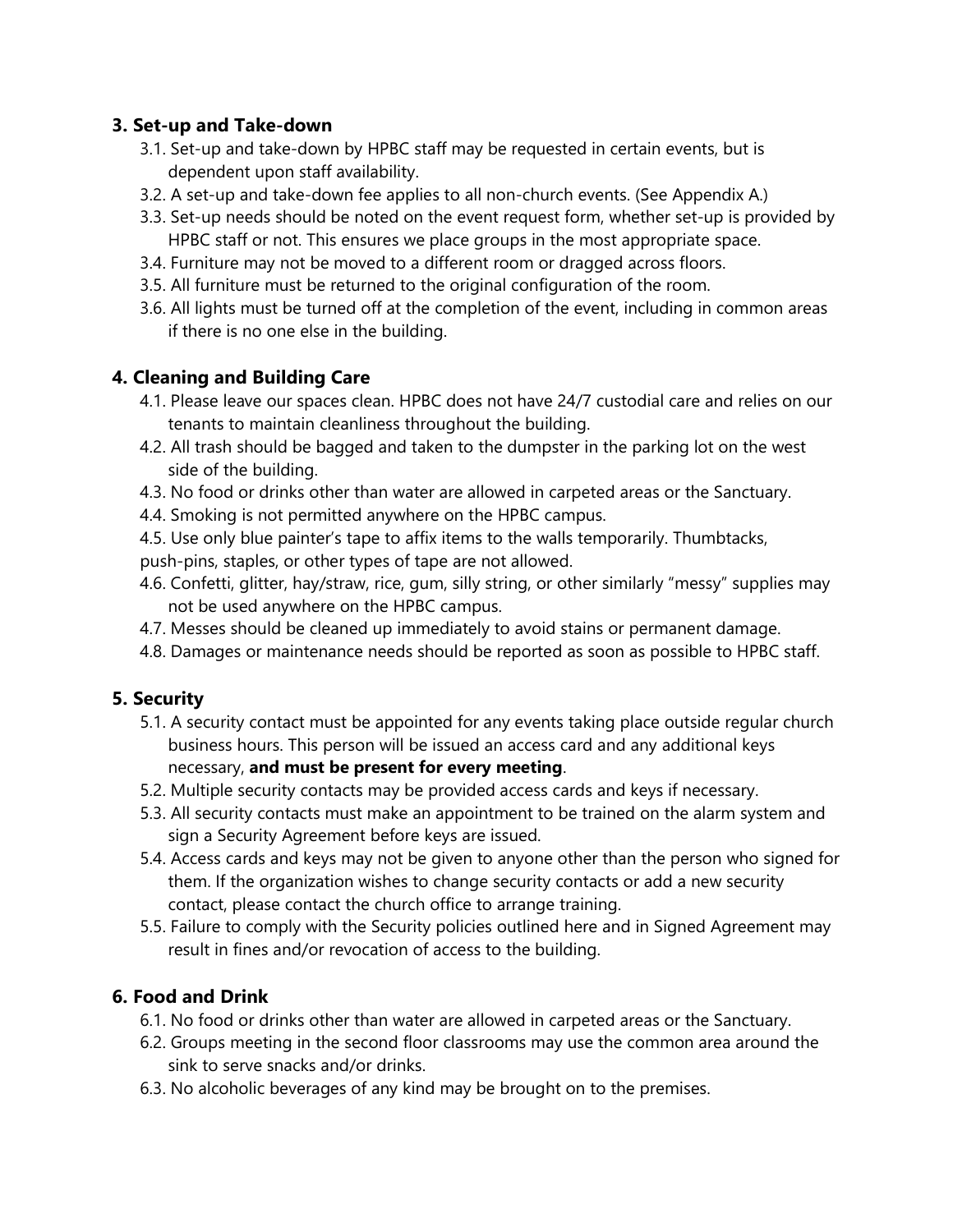# 7. Parking

- 7.1. Unless expressed otherwise by HPBC staff, building use fees include the use of the parking lot.
- 7.2. Staff parking spaces, marked on the west side of the building, are reserved at all times.
- 7.3. Multiple events may be occurring in the building, so all spaces may not be available at all times. Please list any parking needs on the Event Request Form.

## 8. Rental Agreement

- 8.1. The Event Request Form (see Appendix B.) will serve as a rental agreement between the group and the church unless a separate rental agreement is requested by the group or the HPBC staff.
- 8.2. The agreement exists on a month-to-month basis; the HPBC staff or the group may request to terminate the agreement at any time, effective the following calendar month.
- 8.3. Each agreement will be reevaluated on an annual basis by the HPBC staff, and a new event request form or agreement will be signed annually. At this time, the group must also provide updated contact information and security contacts.

## 9. Special Events

- 9.1. In the event that a group with a regular recurring meeting at HPBC wishes to have a special event at the church outside their regular meeting time, the group must fill out an Event Request Form for a single event.
- 9.2. The policies and fees set forth in the Building Use Policy for Single Non-Church Events may be adjusted or waived for groups that have recurring meetings at HPBC at the discretion of the HPBC staff on a per-case basis.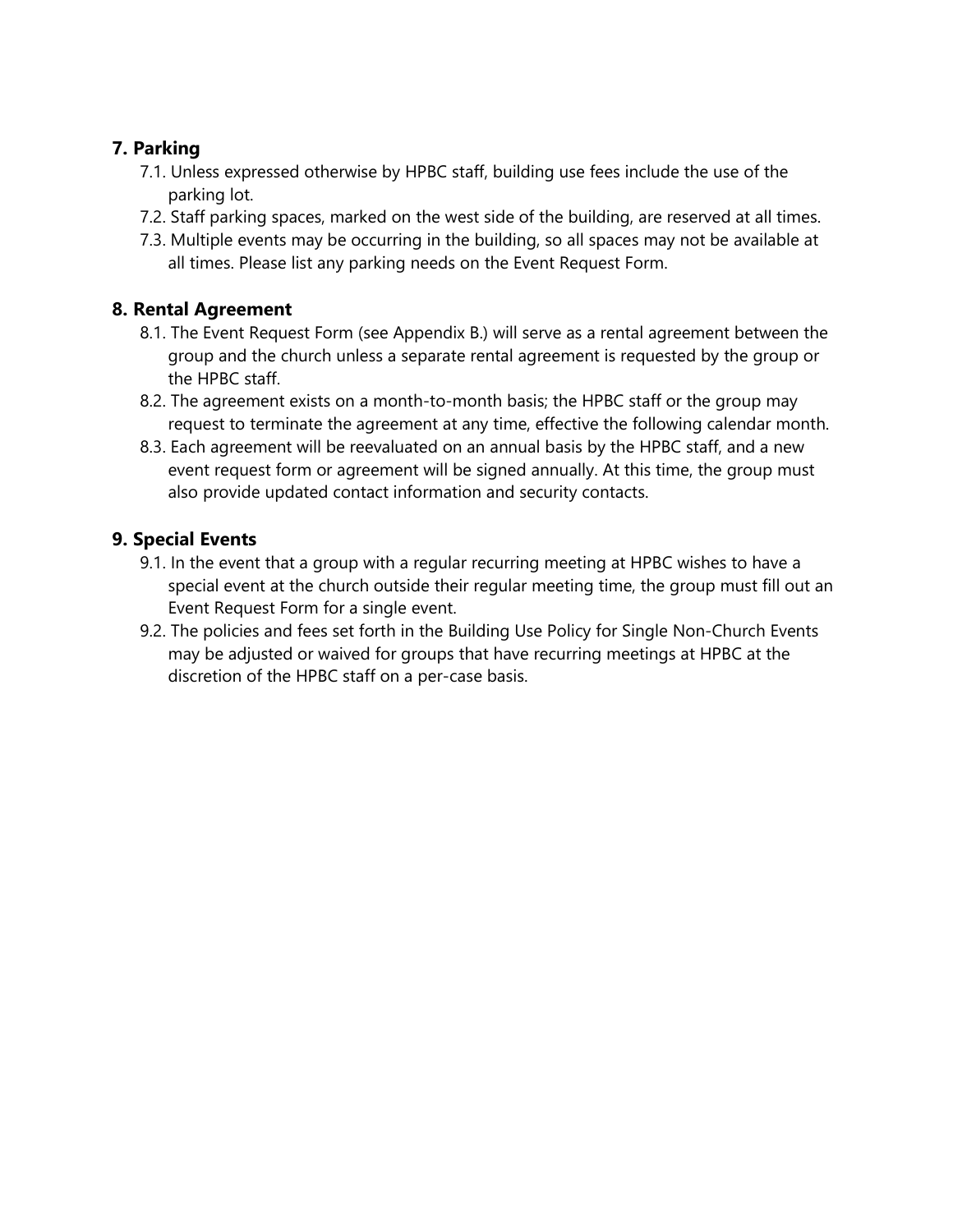# Appendix A. Fee Table (Non-Church Recurring Event)

| <b>AREA</b>           | <b>COMMENTS</b>                           | <b>PRICE PER HOUR</b> |  |
|-----------------------|-------------------------------------------|-----------------------|--|
| Sanctuary             | Unavailable Sunday mornings               | \$75                  |  |
| Sapp Hall             | Unavailable Wednesday evenings            | \$75                  |  |
| Lobby / Atrium        | Unavailable Sunday mornings               | \$50                  |  |
| Parlor                |                                           | \$50                  |  |
| Choir Room            | At the discretion of the Worship Ministry | \$50                  |  |
| Recreation Room       | At the discretion of the Associate Pastor | \$50                  |  |
| Multi-Purpose Room    | At the discretion of the Associate Pastor |                       |  |
| Classroom             |                                           | \$35                  |  |
| <b>Burchette Room</b> |                                           | \$35                  |  |
| Chapel                | Only available for single event*          | N/A                   |  |

Please note that fees and room assignments are subject to HPBC staff discretion.

| <b>SERVICE**</b> | <b>COMMENTS</b>                                  | <b>PRICE PER HOUR</b> |
|------------------|--------------------------------------------------|-----------------------|
|                  | Set-up and take-down   If provided by HPBC staff | \$25 each, base fee   |
| Cleaning fee     | If space is not found as it was                  | \$50, base fee        |

\* Our Chapel is not yet connected to a thermostat with scheduling capabilities. Until we are able to set a recurring schedule for the Chapel thermostat, it is available only for single events. A group with recurring meetings may request the Chapel for special events, as described in Section 9.

\*\* Services are subject to an increase based on the time needed to complete the task.